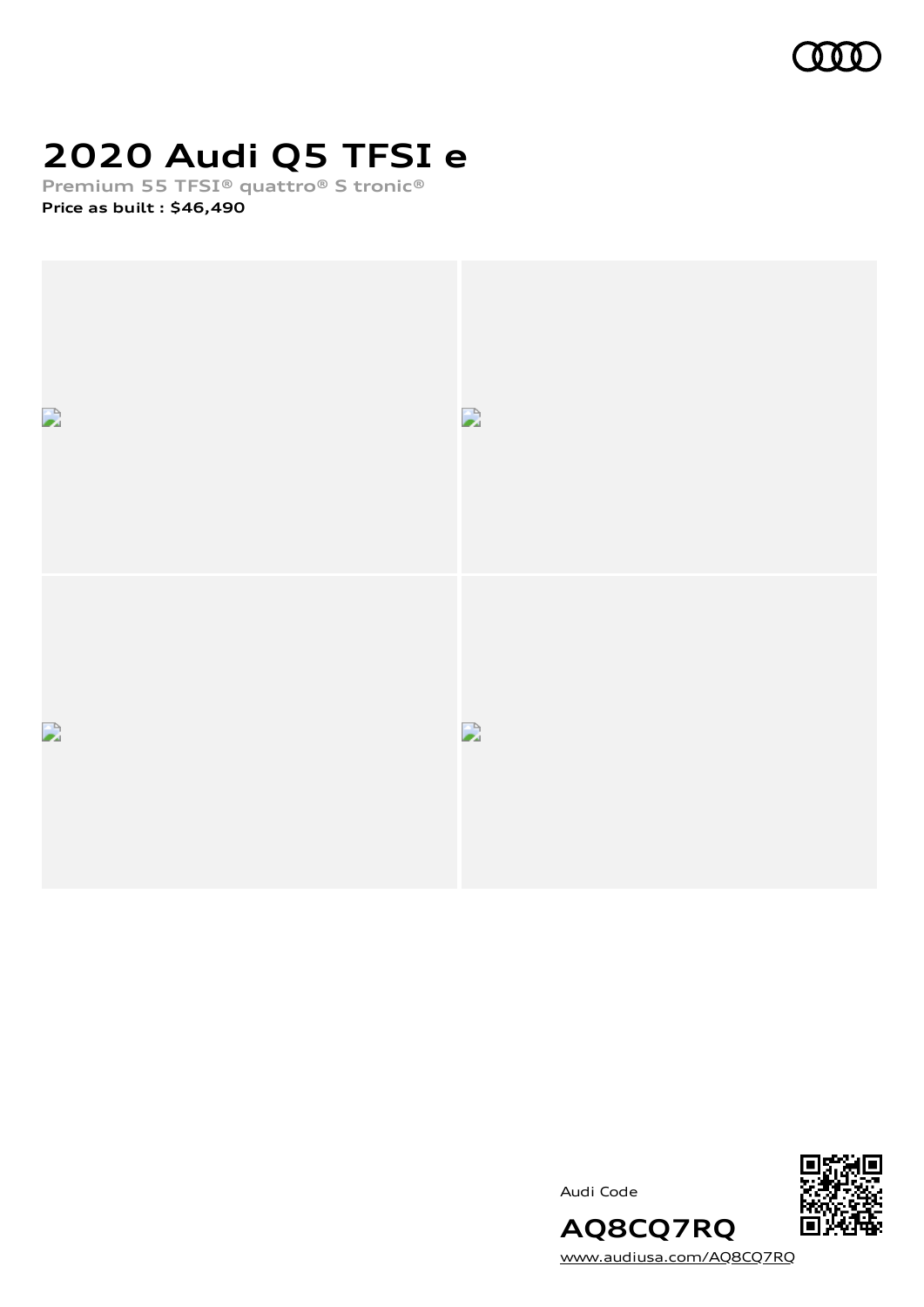# **Summary**

#### **Audi 2020 Audi Q5 TFSI e** Premium 55 TFSI® quattro® S tronic®

**Price as buil[t](#page-8-0)** \$46,490

#### **Exterior colour**

Brilliant Black

## $\overline{\phantom{a}}$

### **Further Information**

|                 | N٥           |
|-----------------|--------------|
| Mileage         | 29,799 miles |
| Type of vehicle | Used car     |

**Warranty**

#### **Interior colour**

| Seats     | <b>Black</b> |
|-----------|--------------|
| Dashboard | Black        |
| Carpet    | Black        |
| Headliner | Gray         |

#### **Audi Code** AQ8CQ7RQ

**Your configuration on www.audiusa.com** [www.audiusa.com/AQ8CQ7RQ](https://www.audiusa.com/AQ8CQ7RQ)

**Commission number** 84cba2230a0e09af0e67

## **Technical Specifications**

| Engine type                  | 2.0-liter four cylinder                       |
|------------------------------|-----------------------------------------------|
| stroke                       | Displacement/Bore and 1,984/82.5 x 92.8 cc/mm |
| Torque                       | 369 lb-ft@rpm                                 |
| Top track speed              | 130 mph (85 mph in electric mode)<br>mph      |
| Acceleration (0 - 60<br>mph) | 5.0 seconds seconds                           |
| Recommended fuel             | Premium                                       |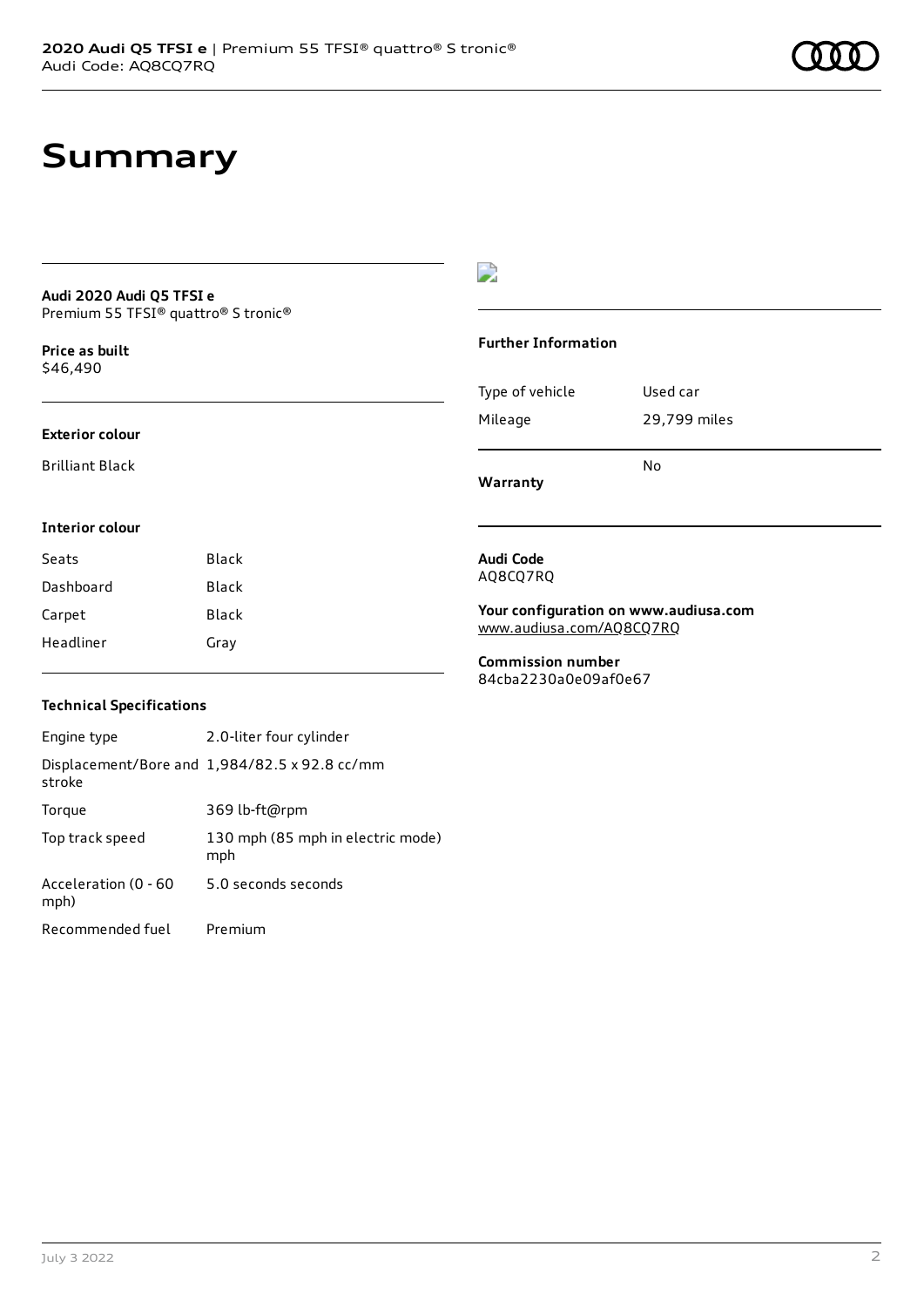

# **Standard features**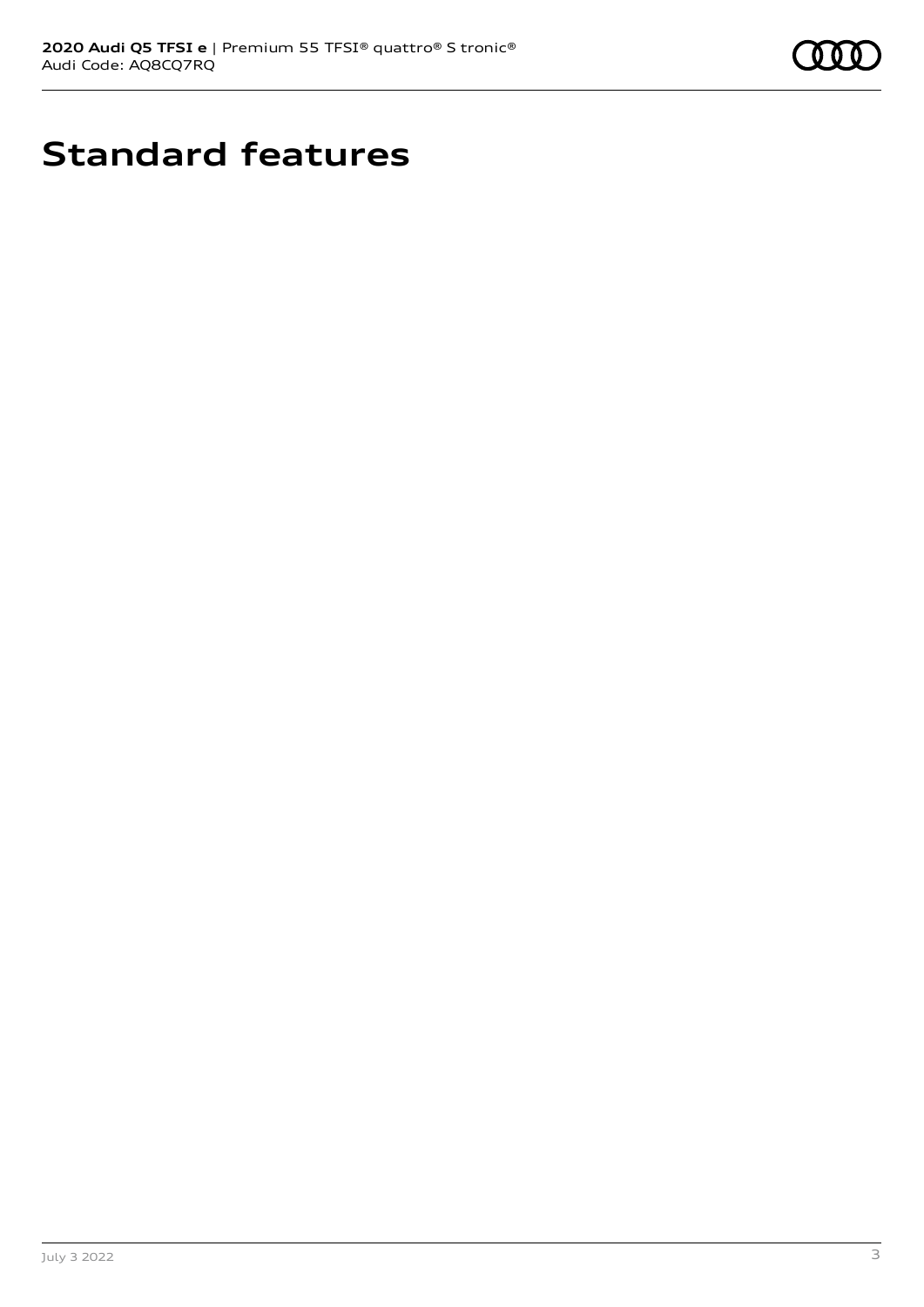# **Dealer remarks**

Brilliant Black 2020 Audi Q5 e 55 Premium quattro quattro 7-Speed Automatic S tronic 2.0L 4-Cylinder TFSI 2.0L 4-Cylinder TFSI, Audi Advanced Key, Audi Phone Box, Audi Pre Sense Rear, Audi Side Assist, Auto-Dimming Power Folding Exterior Mirrors, Convenience Package, Convenience Plus Package, Driver Seat Memory, Parking System Plus (Front/Rear Acoustic Sensors).

Come find out why so many people buy their cars at Audi San Diego. We have a premium selection of pre-owned vehicles. All of our pre-owned vehicles have been inspected and reconditioned by experienced technicians and our finance department specializes in all types of credit.

Awards:

\* 2020 KBB.com Best Buy Awards

- All prices subject to change without prior notice. Dealer not responsible for clerical input errors and third party mistakes. Please verify all pricing with dealer. - ADVERTISED PRICE PLUS GOVERNMENT FEES AND TAXES, ANY FINANCE CHARGES, ANY DEALER DOCUMENT PROCESSING CHARGE, ANY ELECTRONIC FILING CHARGE, AND ANY EMISSION TESTING CHARGE.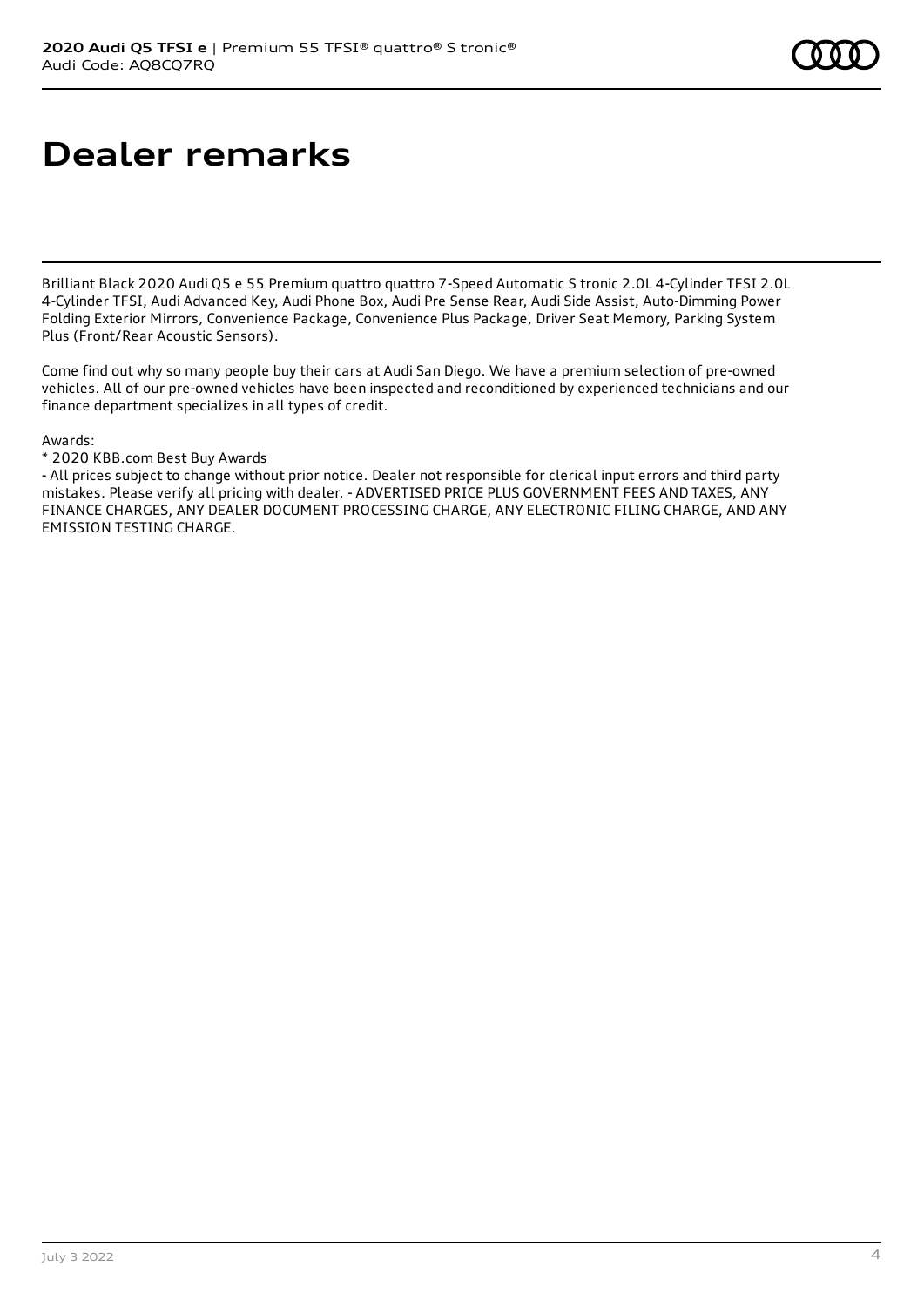**Technical Specifications**

### **Engineering | Performance**

| Engine type                                 | 2.0-liter four cylinder                       | Drivetrain type                 | quattro <sup>®</sup> all-wheel drive with ultra <sup>®</sup><br>technology |
|---------------------------------------------|-----------------------------------------------|---------------------------------|----------------------------------------------------------------------------|
| Power Level                                 | 55                                            |                                 |                                                                            |
| Displacement                                | 2.01                                          | Transmission                    | Seven-speed S tronic® dual-clutch<br>automatic transmission                |
| Max. output ps/hp                           | 362 @ rpm                                     |                                 |                                                                            |
| Torque                                      | 369 lb-ft@rpm                                 | <b>Steering</b>                 |                                                                            |
| Valvetrain                                  | 16-valve DOHC with Audi valvelift<br>system   | Steering type                   | Electromechanical power steering                                           |
| Acceleration (0 - 60                        | 5.0 seconds seconds                           |                                 | system                                                                     |
| mph)                                        |                                               | Turning diameter, curb- 39.4 ft |                                                                            |
| Engine block                                | Cast-iron                                     | to-curb                         |                                                                            |
| Induction/fuel injection Turbocharged/TFSI® |                                               | Steering ratio                  | 15.8:1                                                                     |
| Cylinder head                               | Aluminum-alloy                                |                                 |                                                                            |
| stroke                                      | Displacement/Bore and 1,984/82.5 x 92.8 cc/mm | Suspension                      |                                                                            |
| Top track speed                             | 130 mph (85 mph in electric mode)             | Front axle                      | Five-link front suspension                                                 |
|                                             | mph                                           | Rear axle                       | Five-link rear suspension                                                  |
| <b>Battery</b>                              |                                               | <b>Brakes</b>                   |                                                                            |
| Number of cells                             | 104.0                                         | Front brakes                    | 13.7 (ventilated disc) in                                                  |
| Charging Port Location                      | Driver's side rear                            | Rear brakes                     | 13.0 (ventilated disc) in                                                  |
| <b>Electrical system</b>                    |                                               | <b>Body</b>                     |                                                                            |
| Alternator                                  | 110-150 A                                     | Material                        | Multi-material body construction                                           |
| <b>Battery</b>                              | 420 A/75 Ah                                   |                                 | (steel and aluminum composition)                                           |
|                                             |                                               | <b>Warranty   Maintenance</b>   |                                                                            |
|                                             |                                               | Warranty                        | 4-year/50,000-mile Audi New<br>Vehicle Limited Warranty                    |

**Transmission | Drivetrain**

## **(1/2)**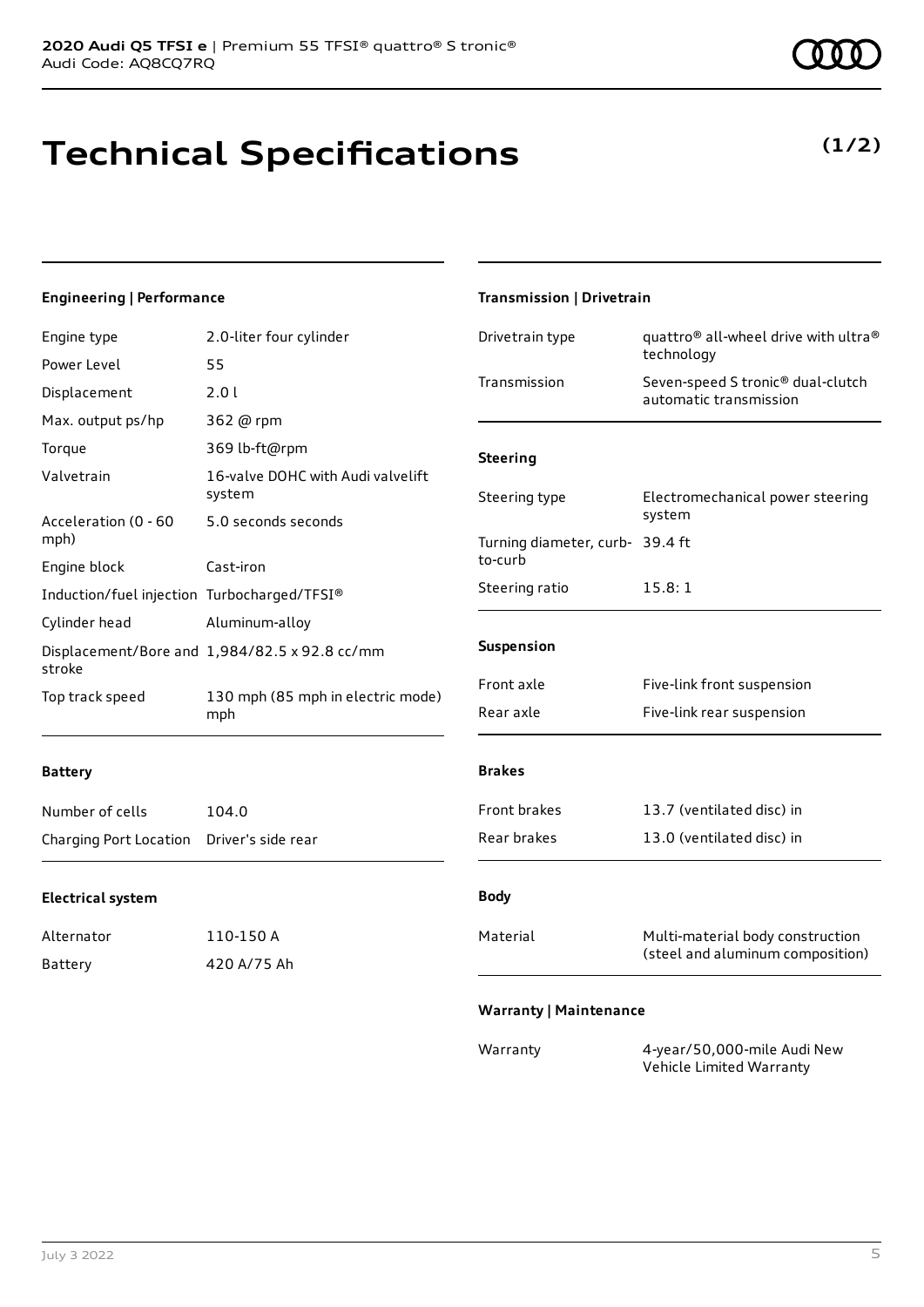# **Technical Specifications**

## **Exterior Measurements**

| Height                           | 65.3 in   |
|----------------------------------|-----------|
| Overall width without<br>mirrors | 74.5 in   |
| Length                           | 184.4 in  |
| Wheelbase                        | 111.0 in  |
| Drag coefficient                 | $0.31$ Cw |
| Overall width with<br>mirrors    | 84.3 in   |
| Track rear                       | 63.3 in   |
| Track front                      | 63.6 in   |
| Curb weight                      | 4685 lb   |
| Ground clearance,<br>loaded      | $8.0$ in  |

### **Interior measurements**

| Seating capacity                          | 5                      |
|-------------------------------------------|------------------------|
| Shoulder room, rear                       | 56.5 in                |
| Head room with front<br>sunroof           | 40.2 in                |
| Leg room, rear                            | 37.8 in                |
| Shoulder room, front                      | 57.7 in                |
| Head room with rear<br>sunroof            | 37.7 in                |
| Head room, rear                           | 39.3 in                |
| Leg room, front                           | 41.0 in                |
| Head room, front                          | 41.7 in                |
| Cargo volume, rear<br>seatbacks up/folded | 25.1/53.1 cu ft, cu ft |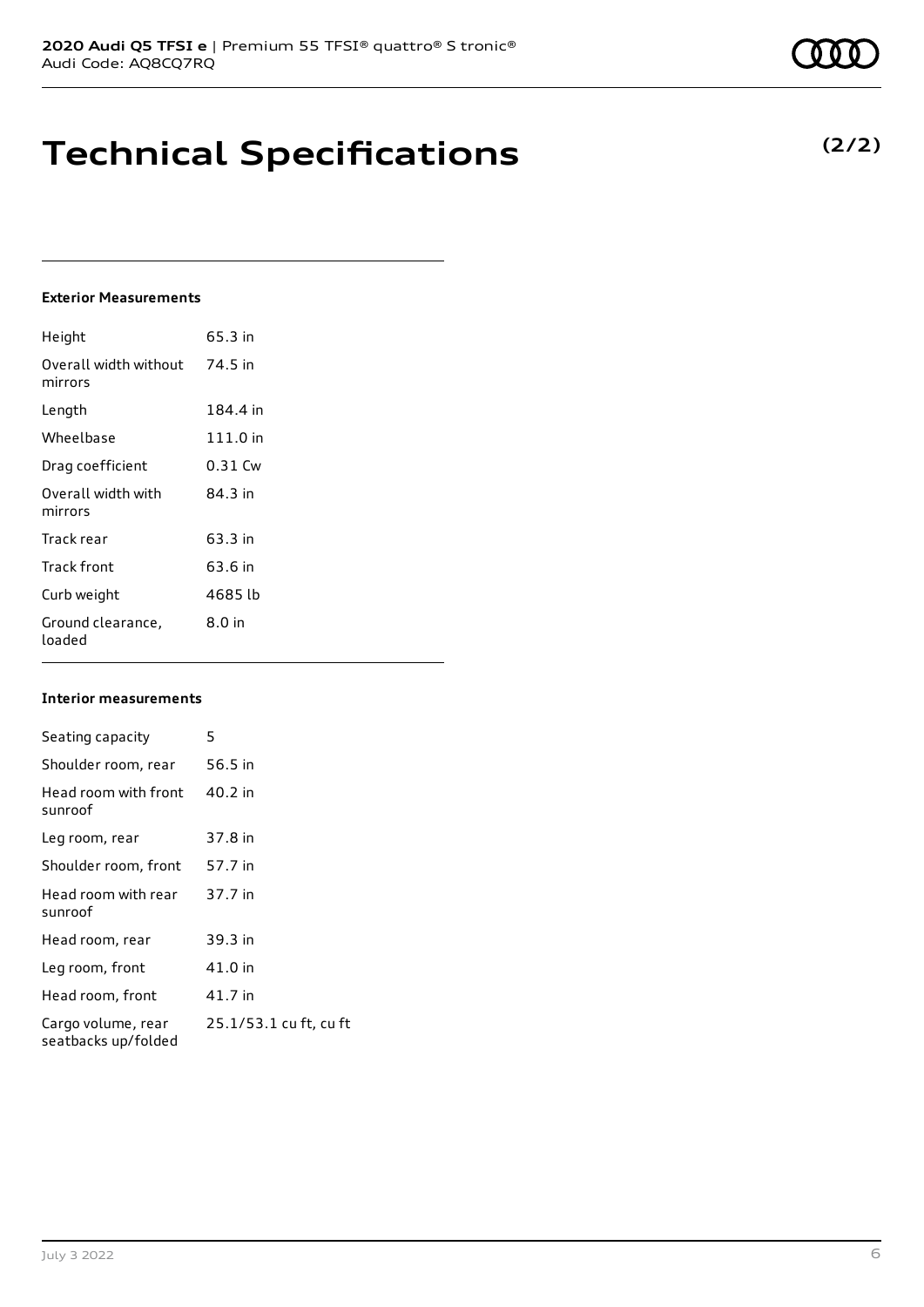

## **Consumption- and emission**

**Consumption by NEDC**

combined 27 mpg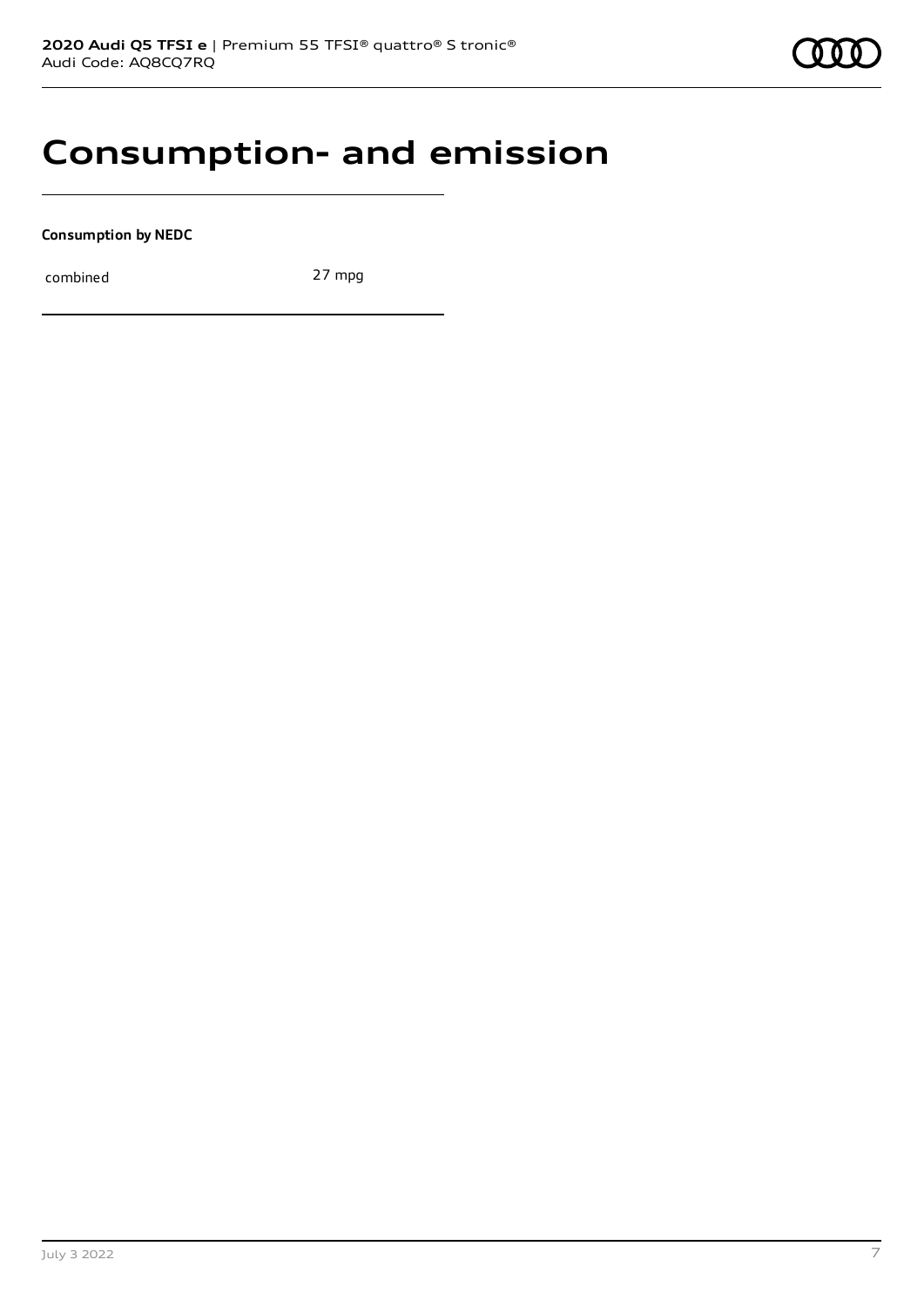

# **Contact**

Dealer **Audi San Diego**

9010 Miramar Rd 92126 San Diego CA

Phone: +18585788600 FAX: 8585789866

www: [https://www.audisd.com](https://www.audisd.com/)